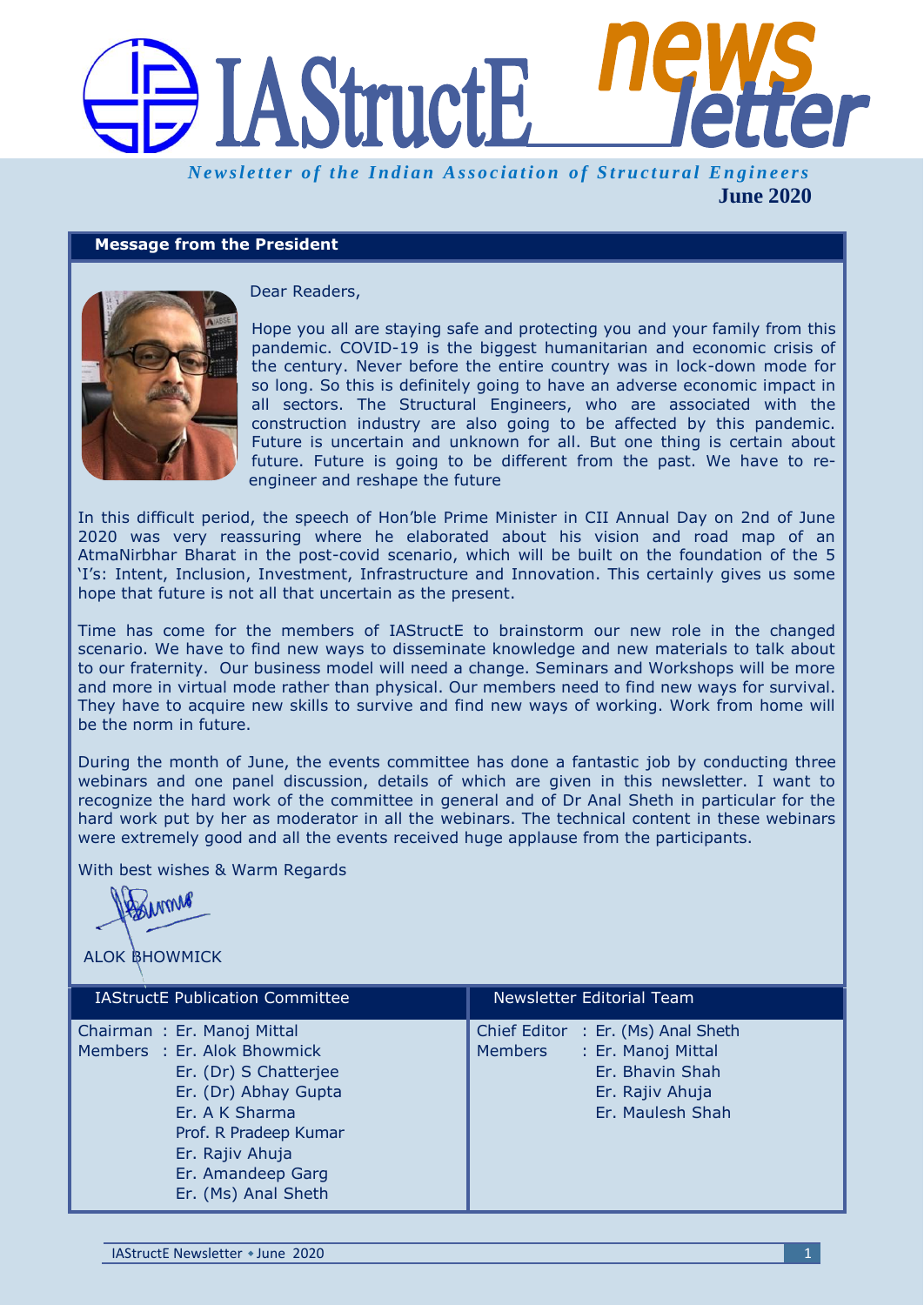### Newsletter Contents

IAStructE Journal: Call for articles IAStructE Annual General Meeting Webinars Conducted IAStructE Student Chapter Activities Forthcoming Webinars

Member Achievements Article Forthcoming Student Chapter Activity Newsletter Advertisement About IAStructE Membership Information

# **Call for Articles,**

The Chairman and other members of the SED Editorial Board invite article contributions for the quarterly Journal of the Indian Association of Structural Engineers, the Structural Engineering Digest, which will be published in E-Book Format.

Journal subscription | Article Submission | Sponsored Advertisement

The Editorial Board also invites the articles for the July – September 2020 SED issue. Interested Professionals may submit the Abstract by  $31<sup>st</sup>$  July 2020 and full paper by  $14<sup>th</sup>$ August 2020.

Submission template and ethics statement can be availed by emailing [iastructe@gmail.com](mailto:iastructe@gmail.com)

Interested professionals may also send the articles for publishing in monthly Newsletter, which can be sent to [iastructe@gmail.com](mailto:iastructe@gmail.com)

#### **IAStructE Annual General Meeting**

The 16<sup>th</sup> Annual General Meeting (AGM) of the Association scheduled earlier for 13th March 2020, which was postponed in light of public health concerns related to the COVID-19 (the coronavirus) was organized virtually on 30th June 2020. During which the Annual Report for the FY 2018-19 was approved; Audited Account for the year ended  $31^{st}$  March 2019 were passed and the same auditors were appointed for the ensuing year 2019-20.

### **Webinars Conducted**

- 1. Innovation and Creativity in Structural Design by Prof V R Shah, Former, Head (Struct. Design), CEPT University on 21<sup>st</sup> June 2020. The recorded presentation can be viewed from the following link :<https://youtu.be/msLK2-Nc12Q>
- 2. Bridge Engineering Recent Advances by Prof Mahesh Tandon, Past President IAStructE and MD, Tandon Consultants Pvt Ltd on 22<sup>nd</sup> June 2020. The recorded presentation can be viewed from the following link: <https://youtu.be/weLWJD5G5aI>
- 3. Panel Discussion on Role of Structural Engineers in Post COVID-19 Scenario organized on 27th June 2020 through Zoom meeting.
- 4. Earth Retaining Structures in Bridge and Highway Projects by Mr Rajiv Ahuja, Independent Consultant (Highway & Bridges) and GC Member, IAStructE on 28<sup>th</sup> June 2020. The recorded presentation can be seen at the following link: <https://youtu.be/OEoPFx53vqQ>

#### **IAStructE Student Chapter Activities**

#### **Webinars Conducted at IAStructE CEPT Student Chapter**

IAStructe Student Chapter at CEPT University organized a webinar on "Masonry in context of Heritage Structures" by Mr. Pratik Gajjar, Ph.D Candidate (University of Minho) & M.Tech SED (CEPT University) on  $30<sup>th</sup>$  May 2020.

### **Webinars Conducted at IAStructE DTU Student Chapter**

The IAStructE Student Chapter at Delhi Technological University (DTU) organised a webinar on "Non-Destructive Evaluation Techniques (NDET) For quality Assuarane & Management of Structures" by Mr. Sanjay Singh Gaharwar, Sr. Pr. Scientist, CSIR-CRRI on 19th June 2020.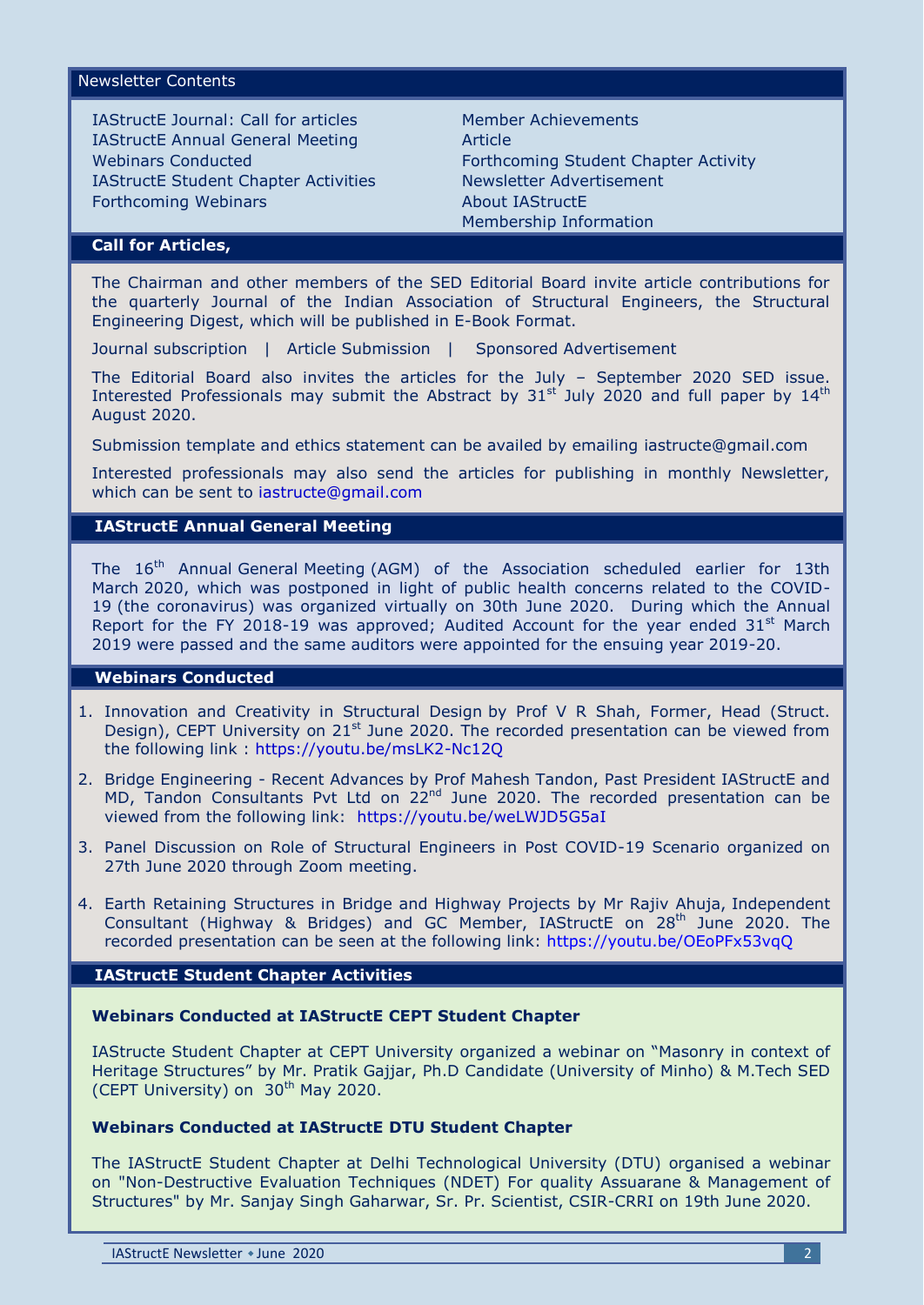#### **Forthcoming Webinar**

IAStructE is organizing a Webinar "Durability of Concrete Structures" by Dr S K Dhawan, Former Chief Engineer, CPWD and GC member IAStructE on 05 July 2020 through zoom webinar. The link for registration is:

[https://us02web.zoom.us/webinar/register/WN\\_QCu4cTrjRz6uL21e3AJBZw](https://us02web.zoom.us/webinar/register/WN_QCu4cTrjRz6uL21e3AJBZw)

#### **Member Achievements**

The project of "155" HIGH LORD HANUMAN STATUE AT SOLAN, HIMACHAL PRADESH" structural design by Dr. Abhay Gupta, GC member IAStructE & Director, Skeleton Consultants Pvt Ltd and his team got entered in the Limca Book of Records for tallest stand in Hanuman Statue.

# **FACT FILE**

- CLIENT: Manav Bharti Foundation, Solan  $\bullet$
- CLIENT"S TEAM: Dr. Rajkumar Rana, Mr. Anurag Sharma, Mandeep Rana
- Architects: Pradeep Mamgain
- SCULPUTOR: MR. NARESH KUMAR, TEMPLESMAC Gurgaon & Maturam Arts Centre.
- STRUCTURAL DESIGN CONSULTANT: SKELETON CONSULTANTS PVT. LTD.  $\bullet$
- PROJECT COST : INR 5.00 crore
- CONSTRUCTION STATUS: COMPLETED (2014-2019)

#### PROJECT BRIEF:

A 155-feet TALL Lord Hanuman Statue is constructed at the top of a hillock in the standing posture as per vision and concept of Dr. Rajkumar Rana of Manav Bharti Foundation and Sculptor Mr. Naresh Kumawat. There is a Gada in one hand of Hanumanji. The statue is made of reinforced cement concrete with a design life of 100 years.

The main elements of creating this monument are architectural and aesthetics of Lord Hanuman in the desired expressions by Sculptor, Structural Engineering & Design of main frame supporting the external shell and the design of shell itself, site geology and slope stability, A resourceful construction agency with lots of rich experience and capabilities, a well-defined construction methodology for Foundations, Main load resisting frame, external shall skin and finally the statue organ shapes.

This unique statue has been considered for inclusion in Limca Books of records as Tallest Standing Hanuman Statue in Hills and we are proud to announce that it has been accepted and included in its 2019 version.

#### STRUCTURAL GEOMETRICS

The RCC skin of the statue is supported on RCC beams projected from two main RCC columns till shoulder level, i.e., 120-feet level. Above that level, there is single column. The beams are provided at every 10-feet c/c distance and are projected till skin. Three columns (32-inch dia) are proposed at 17-feet behind the main columns C/C from base to knee level. Main Columns are varied in size to fulfil the serviceability requirements. Overall Surface area of Murti is about 15000 sqft. Total height of Lord Hanuman Murti including visible platform is 155-feet.

Invert Mace (Gada) supported by hand of lord hanuman started from 10-feet to 80-feet. There is 6-inch thick concrete shell skin and a hollow space inside. Approximate dia of skin is 14-feet. Tail of Lord Hanuman is hollow steel pipe of 12-inch dia.

Concrete grade of columns is M-40 and of beams & skin is M-25. Design life of Statue is considered as 100yrs. Seismic zone IV and importance factor 1.5 considered in design. Statue main frame is designed as moment resisting frame and as per IS 1893-2002 and other relevant Indian design codes.



**Dr Abhay Gupta**

|                                        |                                       | Limea<br>Book of Records                                                                                                                                                                                                                                                                                                                                                                                                                                                                                                     |                                                                                                                                  |  |
|----------------------------------------|---------------------------------------|------------------------------------------------------------------------------------------------------------------------------------------------------------------------------------------------------------------------------------------------------------------------------------------------------------------------------------------------------------------------------------------------------------------------------------------------------------------------------------------------------------------------------|----------------------------------------------------------------------------------------------------------------------------------|--|
|                                        |                                       | World Record                                                                                                                                                                                                                                                                                                                                                                                                                                                                                                                 |                                                                                                                                  |  |
|                                        |                                       |                                                                                                                                                                                                                                                                                                                                                                                                                                                                                                                              |                                                                                                                                  |  |
|                                        |                                       | <b>Tallest Hanuman statue</b>                                                                                                                                                                                                                                                                                                                                                                                                                                                                                                |                                                                                                                                  |  |
|                                        | Skeleton Consultants Pvt. Ltd, Noida. | The Hanuman statue at the Manav Bharti University, Solan, Himachal<br>Pradesh, is the tallest Hanuman statue in the world. The construction of the<br>47.3 m (155 ft 2 in.) high statue was completed in four years from March<br>2015 to March 2019. The statue was constructed by a team from Manav<br>Bharti Foundation, with Dr Raj Kumar Rana (creator), Anurag Sharma<br>(coordinator), Naresh Kumar (sculptor), Pradeep Mamgain (architect)<br>and Mandeep Rana (project director). The structural design was done by |                                                                                                                                  |  |
|                                        |                                       |                                                                                                                                                                                                                                                                                                                                                                                                                                                                                                                              |                                                                                                                                  |  |
|                                        |                                       | Natiala                                                                                                                                                                                                                                                                                                                                                                                                                                                                                                                      |                                                                                                                                  |  |
|                                        |                                       | Vatsala Kaul Banerjee                                                                                                                                                                                                                                                                                                                                                                                                                                                                                                        |                                                                                                                                  |  |
| CERTIFIED AUTHENTIC<br>BY THE HOLOGRAM |                                       | Editor, Linsca Book of Records                                                                                                                                                                                                                                                                                                                                                                                                                                                                                               | Date of Issue: December 2019<br>(LBR 2020)                                                                                       |  |
|                                        |                                       | THIS CERTIFICATE DOES NOT NECESSARILY DENOTE AN ENTRY INTO LIMCA BOOK OF RECORDS.                                                                                                                                                                                                                                                                                                                                                                                                                                            | "LINCA BOOK OF RECORDS" IS THE COPYRIGHT OF THE COCA-COLA COMPANY, "LINCA" IS THE REGISTERED TRADEMARK OF THE COCA-COLA COMPANY, |  |

 $\overline{1}$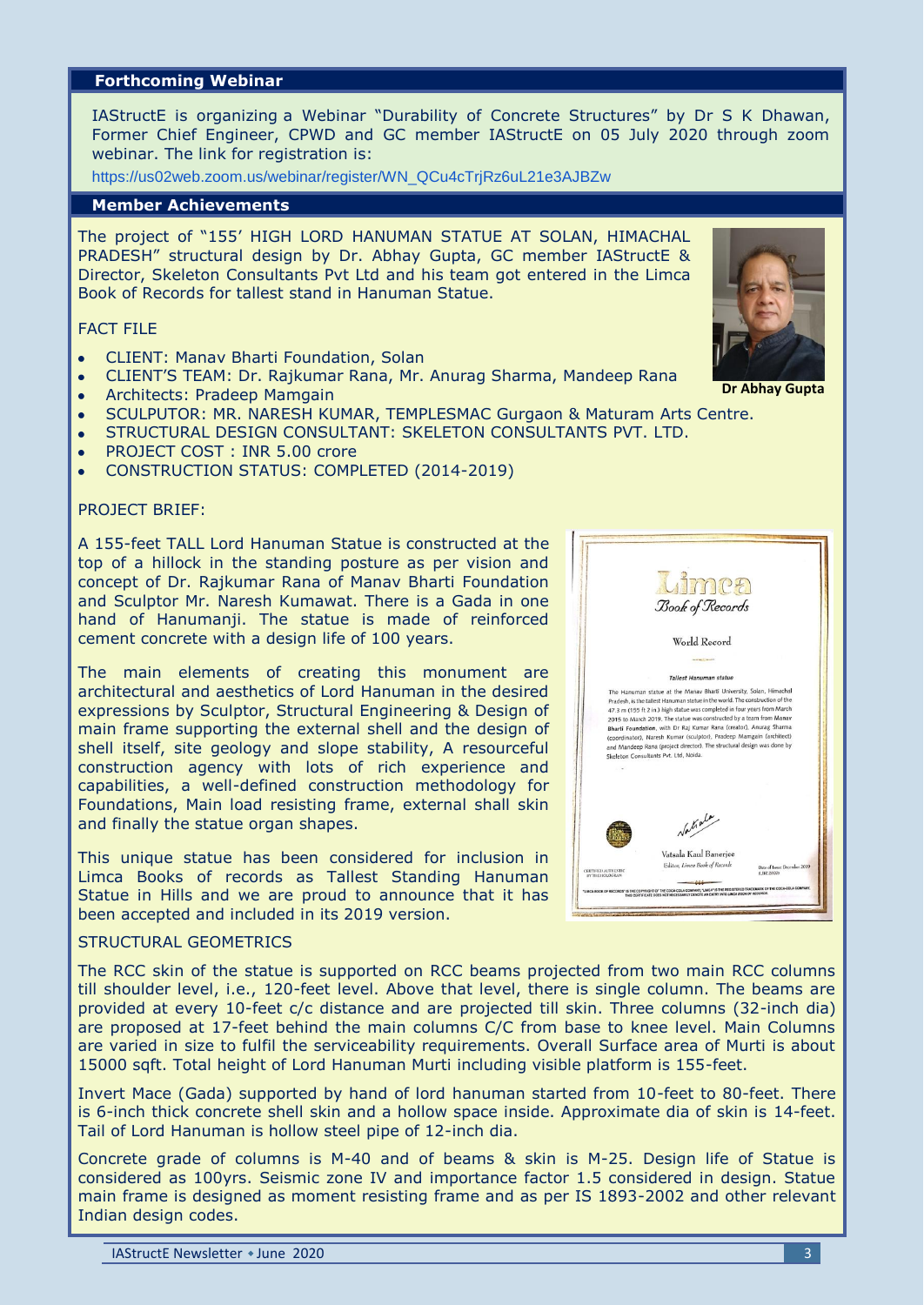#### STRUCTURAL CHALLENGES & EXPERTISE

This is second one in the series of SIX such gigantic statues Skeleton has engineered with the support of Sculptor Mr. Naresh Kumar of Templemac. Starting with World"s fourth tallest concrete statue "351-feet high Lord Shiva Statue at Nathdwara near Udaipur", Skeleton has engineered six such structures, right from 51-feet to 351 feet high and in various postures, including 51-feet high at Toronto Canada. Skeleton has developed a special methodology to convert conceptual statue to structural analysis model and then analyze the structural frame and skin for longevity of 100 to 250 years. The joint-less concrete skin has been subjected to thermal and other stresses and wind pressures. Wind tunnel testing is also conducted whenever required. Irregular geometry of human figure is highly complex to be converted to equivalent structural framing at various levels right from bottom to top. Accuracy of structural placements is very important since the skin casting on site depends on it.



Using glass fibre moulds for skin casting is a skilled job and well done by sculptor Mr. Naresh ji. Entire design of such complex structures is peer reviewed by experts like Prof. Prem Krishna. Skeleton team is fully equipped with resources and expertise in delivering more such monumental structures.

### Working Team:

Er. Ms. Vandana Verma & Mr. Sobhan Rawat have provided complete engineering under the guidance of Er. (Dr.) Abhay Gupta

#### **Articles**

#### **COVID 19 and Urban Development** *by Mr Deepak Bansal, GC member IAStructE*



The pandemic "COVID 19" is not only a severe viral disease but also a major global economic threat. To minimize human loss, Government of India, had imposed a national lockdown in four phases. The lockdown has delayed the spread of this pandemic, but due to national lock down, Indian GDP is taking a dip as people are losing jobs, industries/small&big businessesare suffering, migrant labour is going back to their native places in a most pathetic/deplorable conditions, is a common site. Almost all the sectors are affected, but the few hardest hit sectors are - Hospitality, Cinema, Malls, Aviation, Automobiles, Restaurants/Hotels, luxury products. The daily wage earners, small traders, street vendors, people involved in factories, service industry/unorganized sectors, people living on streets etc are badly affected. Even stray animals are also worst affected.

People are finding it extremely difficult to survive in this economic crisis, as their income is either reduced or stopped completely. The people with small/nil saving and those, who have taken business loans, are most worried. Although moratorium on EMI, has been announced by RBI, but how to pay EMI, after moratorium, is a big question among affected people, as there is no income on the assets brought by the loans, but they have to still pay fixed charges like bills for utilities and wages to their employees in the lockdown period. The stock/inventories kept in facilities, have either withered or have expired, resulting in compounding losses. There are reports, that food items kept in stores, cloths, timbers and many such perishable items have been damaged by rodents/termites, water/seepage, etc., and these were not insured. The landlords are also affected as their tenants are not in a position to pay rents, affecting the survival of those landlords, whose only income was through rents. There is depression, anxiety, fear and uncertainty among vast population.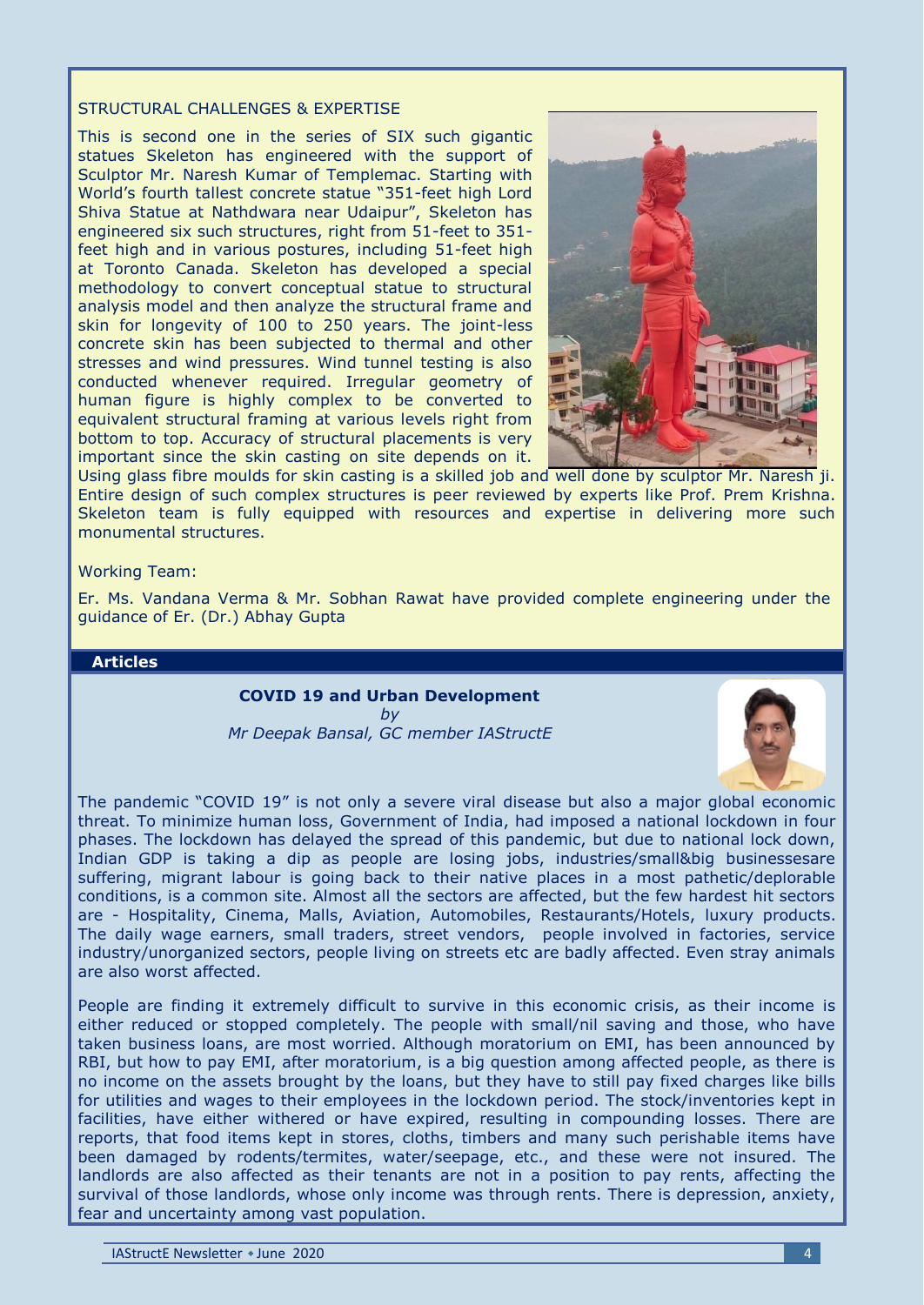In this pandemic, the population, which can work from home, using computers and internet, is working from home and more and more people are learning to work from home. Academic classes are being held online, conferences, training, medical consultation and many activities are also happening online. In place of buying from physical stores, e-retailing has been increased significantly. This is resulting in decrease of demand of commercial spaces, resulting in tanking of its rental and capital cost. This effect is further cascading into reduction of requirement of related paraphernalia like water , electricity, HVAC, office furniture, parking, food, stationary, vehicle, fuel requirements, etc. The requirements of unskilled and semi skilled workforce is further dwindling, as office boys, typing assistants, filing assistants, receptionist, etc are not required. Even the purchase of office/formal clothing is seeing a downward trend, as people are working from home in informal clothing and have less disposable income for buying. With the closure of Hotels/restaurants, vegetable, dairy and meat supply is severally affected. This is further reducing traffic and congestion on the roads. Buzzing business centers are wearing a deserted look. It is believed that more new virus attacks similar to COVID 19, are possible in near future; hence the current pattern of working is expected to continue further and may kill the traditional urban system of shopping,eating, business, education, hospitality,outing, etc., along with traditional lifestyle.

The future prospects of urban sector are going to change drastically, as with the current situation, people have adopted a culture of working remotely with computers, internet and with the delivery of required supplies at their desired places and time, they are comfortable. This current trend is expected to continue with the arrival of Internet of Things (IOT) and 5G/6G generation of internet, where many more things can be done at homes. The cities will neither have centralized big business centers, nor mass housing in cities and huge traffic. The huge demand for water/ electricity/HVAC/ office furniture/stationary/ Desk tops computers / Vehicles/ office spaces will not be there. The demand for unskilled/semi skilled man power will be substantially reduced. The pollution is expected to reduce, the quality of life may change for good, but people will be lonelier.

With high economic activities, cities had expanded beyond municipal limits and have witnessed growth of many urban villages , slums, unauthorized colonies on different land uses other than residential. Floods plains/Forest/Government lands have been encroached upon. Many colonies are on low lying areas. The structural conditions of the buildings in most of the cities are very poor and in many residential buildings, commercial activities are taken place, violating all norms and regulations. There are narrow roads in many localities, where fire tenders can not move in case of exigencies. The natural lighting and ventilation is another big question in these localities, resulting health conditions. Sewerage systems are not working properly and electrical cables are dangling dangerously everywhere. These buildings are at high risk in cases of Earthquakes, floods, cyclones, fires, etc., and in case of spread of diseases like Dengue, Plague etc. Even COVID 19 is affecting more people in urban slums like "Dharavi" in Mumbai and in many more cities due to very dense settlement, no physical distancing and poor hygienic conditions. This is a lesson for urban planners/engineers & enforcement agencies that such unabated unauthorized/illegal developments are most vulnerable in case of any hazard/pandemic. These should not be regularized even on humanitarian/economic ground. Human safety is of utmost important and these slums/unauthorized colonies needs to be re-modeled. The current pandemic COVID 19, may leave unskilled and semi skilled people jobless residing in these slums/unauthorized settlements, resulting in migration, hence these settlements can be easily re-modeled, as per National Building Code of India. As urban planner/Engineers, we need to focus more on safe urban built environment and plan urban infrastructure according to the current trend with less demand on urban infrastructure. We have to design more cities with less population with focused economic activities and less infrastructural services.

The views expressed are personal.

\*Deepak Bansal is a Civil cum structural engineer and is affiliated to Indian association of structural engineers, Bureau of Indian standards (India), Indian society of Wind Engineers, International Masonry society of United Kingdom, TERI- SUV- GRIHA. He can be contacted on dbansalindia@gmail.com.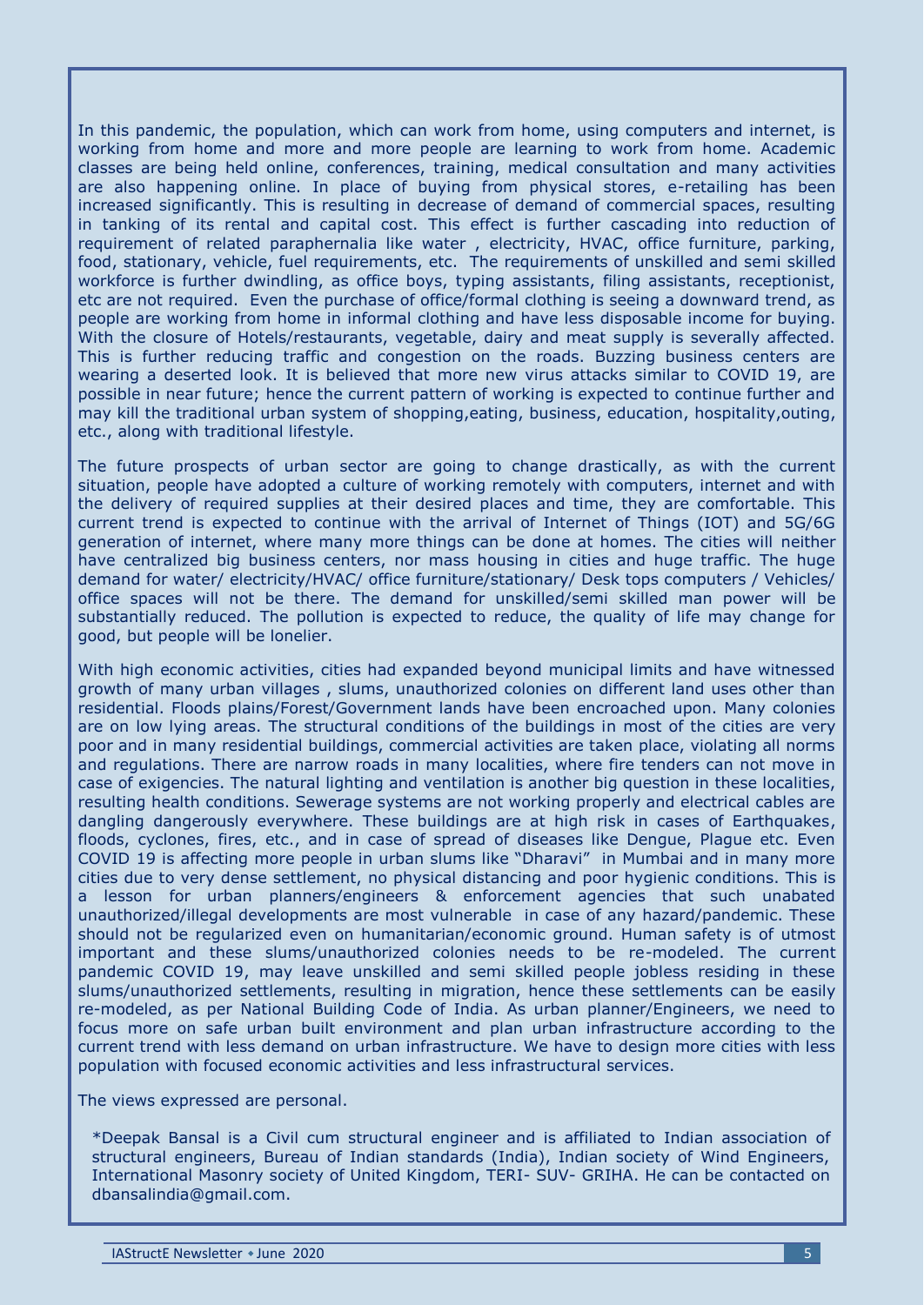#### **Transcript of Talk during CEAI webinar on Qualification/Competence & Registration Issues** by

Mr Manoj Mittal, *Immediate past President IAStructE & Independent Director POWERGRID*



We often call ourselves as Professional Engineers or Professional Consulting Engineer as the case may be. As you noticed we have three key terms- Engineer, Professional & Consulting. Do we really understand these terms?

We say we are Engineer primarily because we have a university degree in engineering. But what about the person calling him Engineer who does not have engineering degree? Can we stop him? Probably not since at present title of "Engineer' is not protected by law and we do not have any regulation for engineering profession. Rather legally speaking Engineering is not recognised as a profession.

We are consultant because we render our engineering services to a client who does not have expertise and knowledge in that area. We also get fee for our services. Another key feature of being consultant is that client should also feel obliged for the services rendered by you. We must recognise that we are "consultant" not merely "service provider". There is difference between the two. Another important term is Professional. Qualification, skill, experience, competence membership of professional institution, code of ethics, accountability, autonomy, and confidentiality etc. are important criterion for being the professional. But at present do we have any credible mechanism to ensure all these? Answer is no. Hence for taking consulting engineering forward and to enhance the status of engineers regulation of engineering profession by way of engineers act is must.

As I mentioned earlier Qualification and competence are very important for a professional consulting engineer. In the absence of any Centralised engineering regulatory body several organisations [there number may be in hundreds] are prescribing qualification and competence of engineers for design, supervision, testing & certification etc. We have NBC prepared by BIS, Model building bye-laws prepared by TCPO and then numerous municipal and development authorities also have their building bye-laws. All of them have their own set of qualification competence prescription. There is lot of variation in them. Consulting Engineers working in one area are not sure whether they are competent to work in another state or municipal corporation. I can give you several examples of this practice in India. It is highly undesirable for conducive growth of the consulting engineering and must be fixed.

In the absence of Engineers act Qualifications and competence given in NBC looks most appropriate and must be followed by everyone without exception. BIS documents are prepared after lot of consultation and deliberations. It has inputs of all stakeholders. Since all codes and standards are prepared by BIS they are in best position to state qualification requirements for professionals for implementation of codes.

In the absence of any centralised registration system many municipal corporations, local bodies, development authorities and states require registration to practice. It is very difficult and expensive for a consulting engineer to to get registration in these corporations. Some corporations are even charging as high as Rs 20,000/- for registration. It often leads to malpractice. Actual design is being done by someone else while for approval signed by some other engineer. This is also not good for healthy growth of consulting engineering.

Centralised Engineers act and a regulatory mechanism is perhaps the best solution to overcome these hurdles, in the absence of it we must make efforts to ensure that all over India qualification & competence for professionals as given in NBC must be followed in Toto. All professional bodies like Institution of Engineers, CEAI, IAstructE, and ACCE must make efforts in this direction.

Further there should not be any requirement of registration of engineers in these municipal /local bodies if they are members of these professional bodies. Further Civil Engineers who are engaged in design and construction of buildings have many issues with COA as architects and civil engineers have some overlapping area. We also need to fix it urgently as it is causing hardship to large number of civil engineers all across India.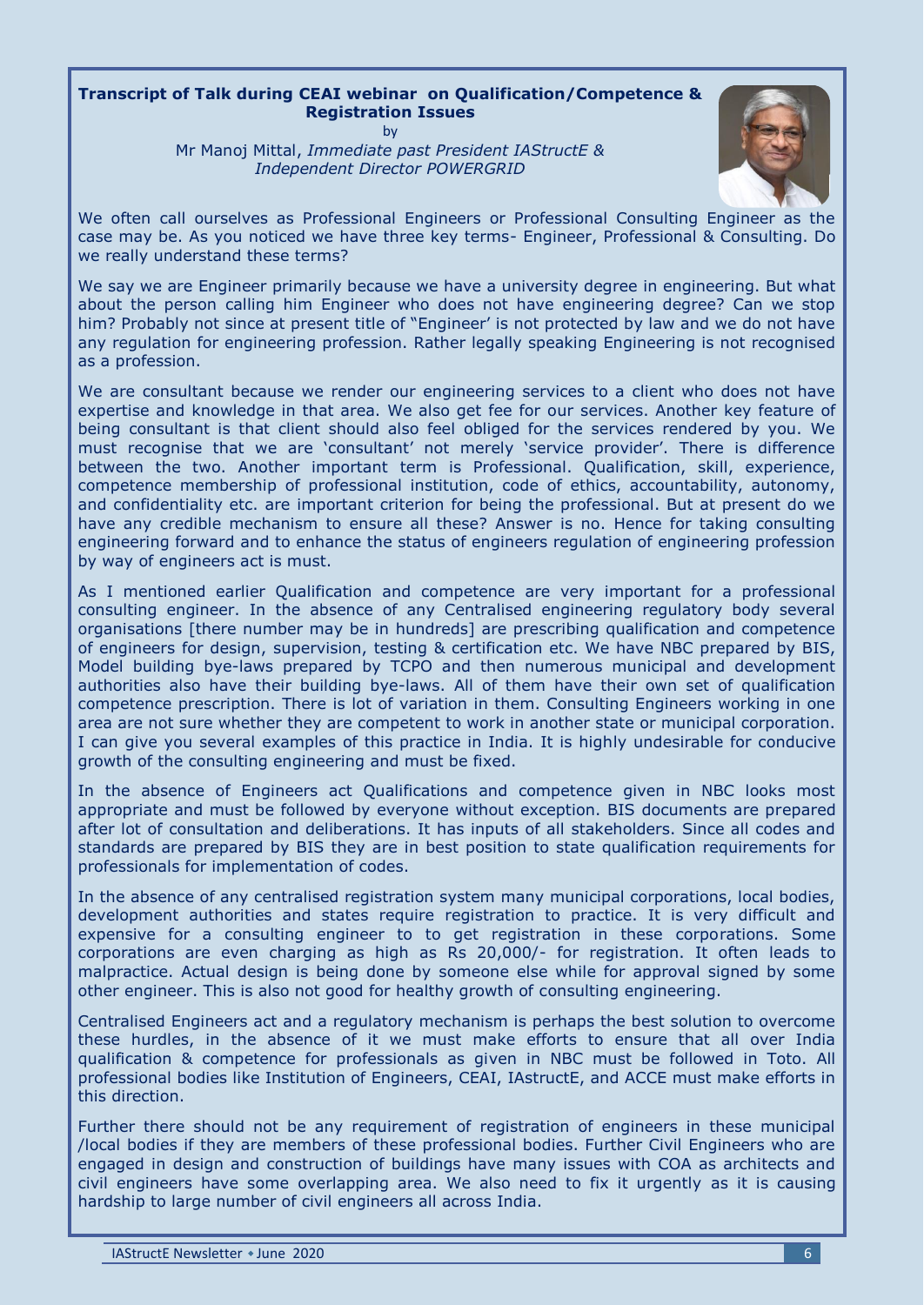# **Forthcoming Student Chapter Activity**



# Engineers (IAStructE)

**Student Chapter** Faculty of Technology, CEPT University, Ahmedabad



**[https://docs.google.com/forms/d/e/1FAIpQLSfvcZmwM8PkJZNr2frPzLEoMBD7xXazQ](https://docs.google.com/forms/d/e/1FAIpQLSfvcZmwM8PkJZNr2frPzLEoMBD7xXazQMcYVELSaqciQN_WWQ/viewform) [McYVELSaqciQN\\_WWQ/viewform](https://docs.google.com/forms/d/e/1FAIpQLSfvcZmwM8PkJZNr2frPzLEoMBD7xXazQMcYVELSaqciQN_WWQ/viewform)**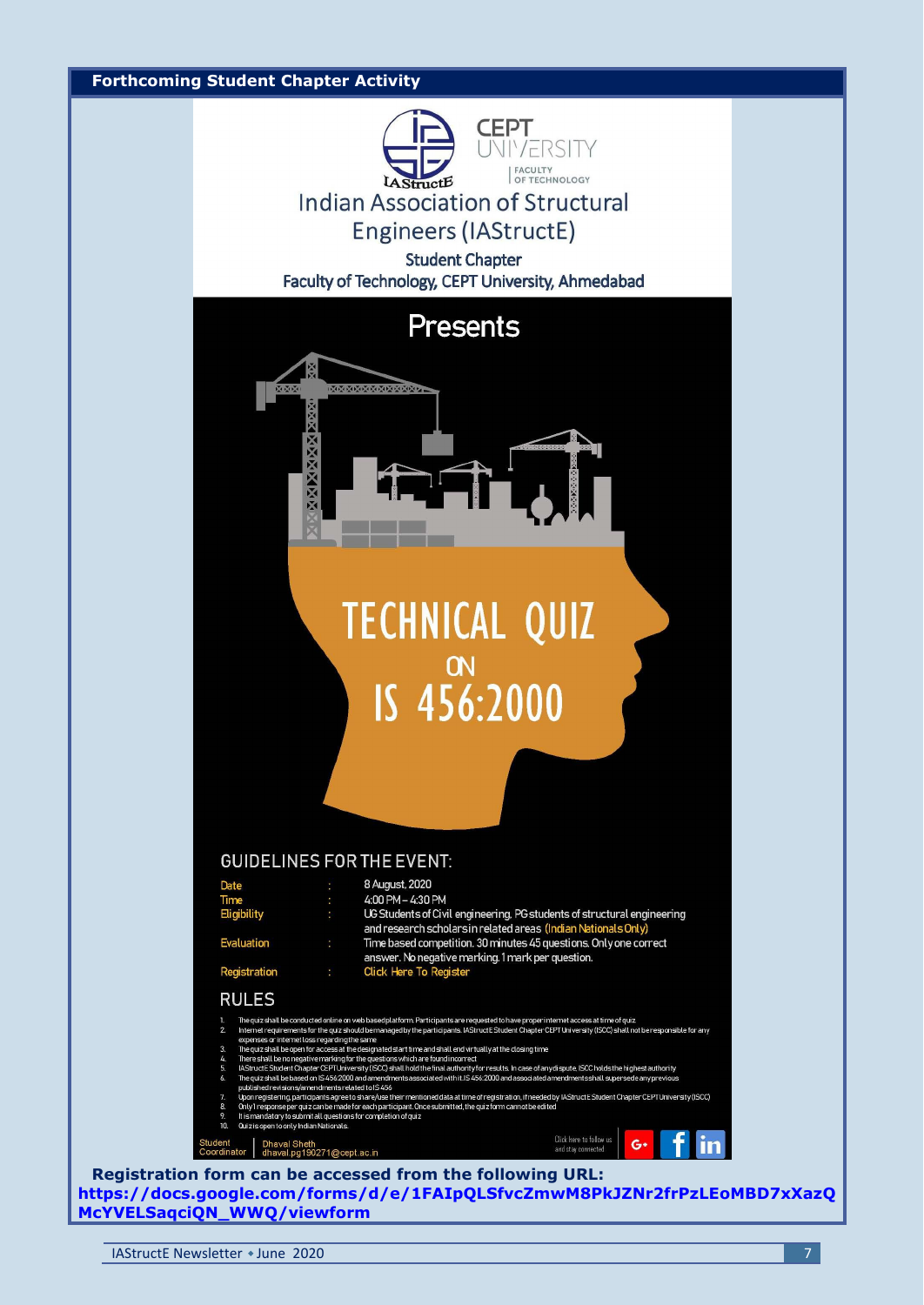# **FUJI Creating foundations**

FUJI has embraced the culture of India positively





4th Floor, House No. 5, Magnet Corporate Park,<br>Near Sola Flyover, SG Road, Thaltej, Ahmedabad - 380 054,<br>Phone: +91 79 4021 0000 · Email: info@fujisilvertech.com · www.fujisilvertech.com